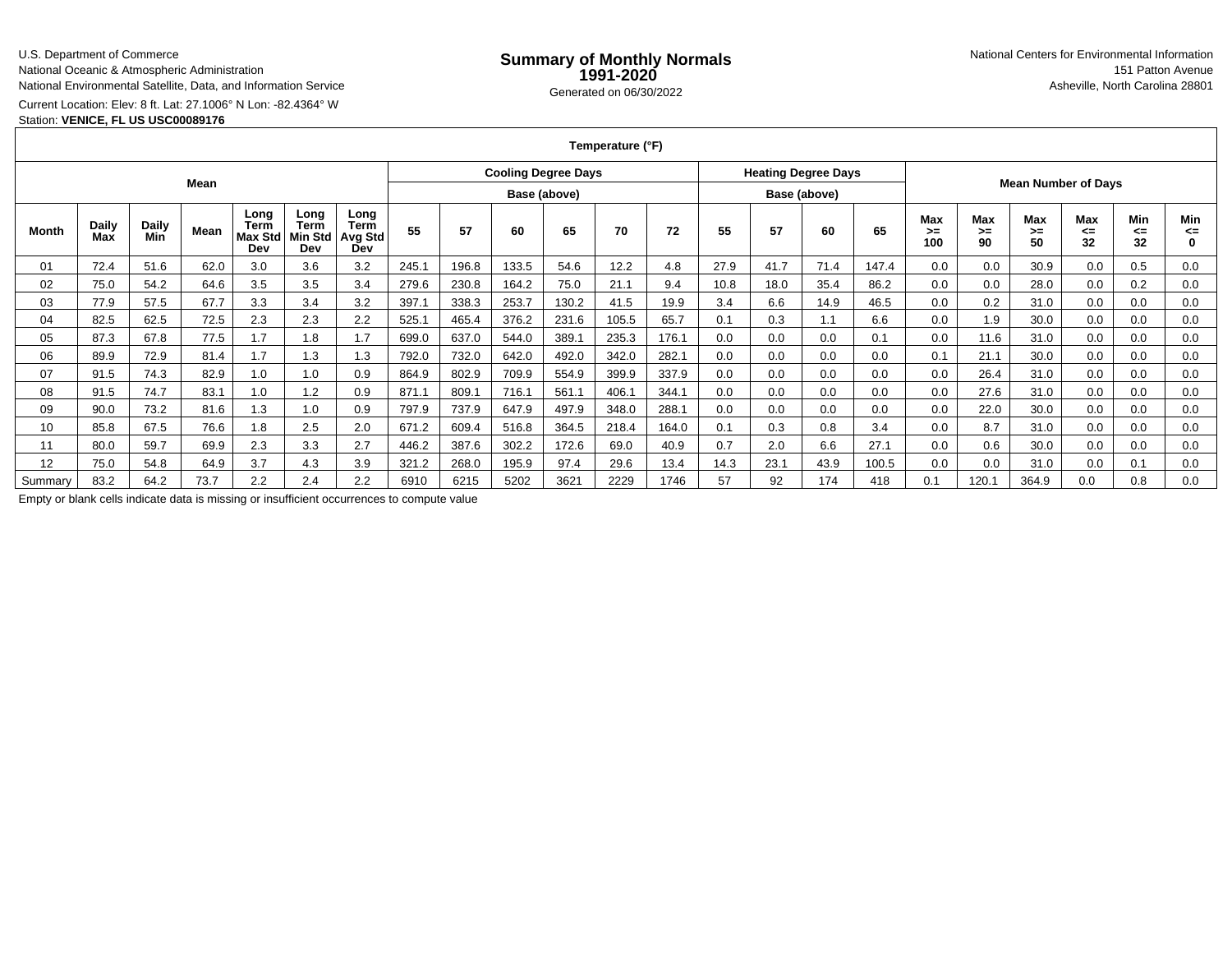U.S. Department of CommerceNational Oceanic & Atmospheric Administration

e **Summary of Monthly Normals**<br> **1991-2020** 151 Patton Avenue **1991-2020** 1997-2020 e Generated on 06/30/2022 Asheville, North Carolina 28801 National Centers for Environmental Information151 Patton Avenue

National Environmental Satellite, Data, and Information ServiceCurrent Location: Elev: 8 ft. Lat: 27.1006° N Lon: -82.4364° W

### Station: **VENICE, FL US USC00089176**

## **Precipitation (in.)**

|         | <b>Totals</b> |           | Precipitation Probabilities<br>Probability that precipitation will be<br>equal to or less than<br>the indicated amount |                            |           |                                                         |       |       |  |  |
|---------|---------------|-----------|------------------------------------------------------------------------------------------------------------------------|----------------------------|-----------|---------------------------------------------------------|-------|-------|--|--|
|         | Means         |           |                                                                                                                        | <b>Daily Precipitation</b> |           | <b>Monthly Precipitation<br/>vs. Probability Levels</b> |       |       |  |  |
| Month   | Mean          | $>= 0.01$ | $>= 0.10$                                                                                                              | $>= 0.50$                  | $>= 1.00$ | 0.25                                                    | 0.50  | 0.75  |  |  |
| 01      | 2.68          | 7.5       | 4.3                                                                                                                    | 1.5                        | 0.9       | 1.13                                                    | 2.58  | 3.81  |  |  |
| 02      | 2.00          | 5.4       | 3.2                                                                                                                    | 1.5                        | 0.6       | 0.88                                                    | 1.48  | 3.11  |  |  |
| 03      | 2.97          | 5.9       | 3.9                                                                                                                    | 1.8                        | 0.8       | 0.89                                                    | 2.17  | 4.60  |  |  |
| 04      | 2.47          | 5.3       | 3.4                                                                                                                    | 1.8                        | 0.7       | 1.35                                                    | 2.09  | 3.22  |  |  |
| 05      | 3.25          | 6.5       | 4.1                                                                                                                    | 2.2                        | 1.0       | 0.68                                                    | 2.63  | 4.31  |  |  |
| 06      | 7.81          | 12.2      | 9.4                                                                                                                    | 4.4                        | 2.4       | 3.92                                                    | 5.61  | 9.76  |  |  |
| 07      | 7.39          | 14.9      | 10.3                                                                                                                   | 5.0                        | 2.1       | 4.72                                                    | 6.75  | 10.15 |  |  |
| 08      | 8.34          | 16.0      | 11.4                                                                                                                   | 5.5                        | 2.5       | 5.78                                                    | 8.29  | 10.45 |  |  |
| 09      | 7.16          | 14.4      | 9.6                                                                                                                    | 4.4                        | 2.0       | 4.97                                                    | 7.00  | 9.17  |  |  |
| 10      | 3.35          | 8.1       | 4.7                                                                                                                    | 2.1                        | 1.2       | 1.05                                                    | 2.86  | 4.39  |  |  |
| 11      | 1.54          | 4.7       | 2.7                                                                                                                    | 0.9                        | 0.4       | 0.35                                                    | 1.04  | 1.80  |  |  |
| 12      | 2.31          | 6.4       | 3.3                                                                                                                    | 1.2                        | 0.6       | 0.90                                                    | 1.42  | 2.66  |  |  |
| Summary | 51.27         | 107.3     | 70.3                                                                                                                   | 32.3                       | 15.2      | 26.62                                                   | 43.92 | 67.43 |  |  |

Empty or blank cells indicate data is missing or insufficient occurrences to compute value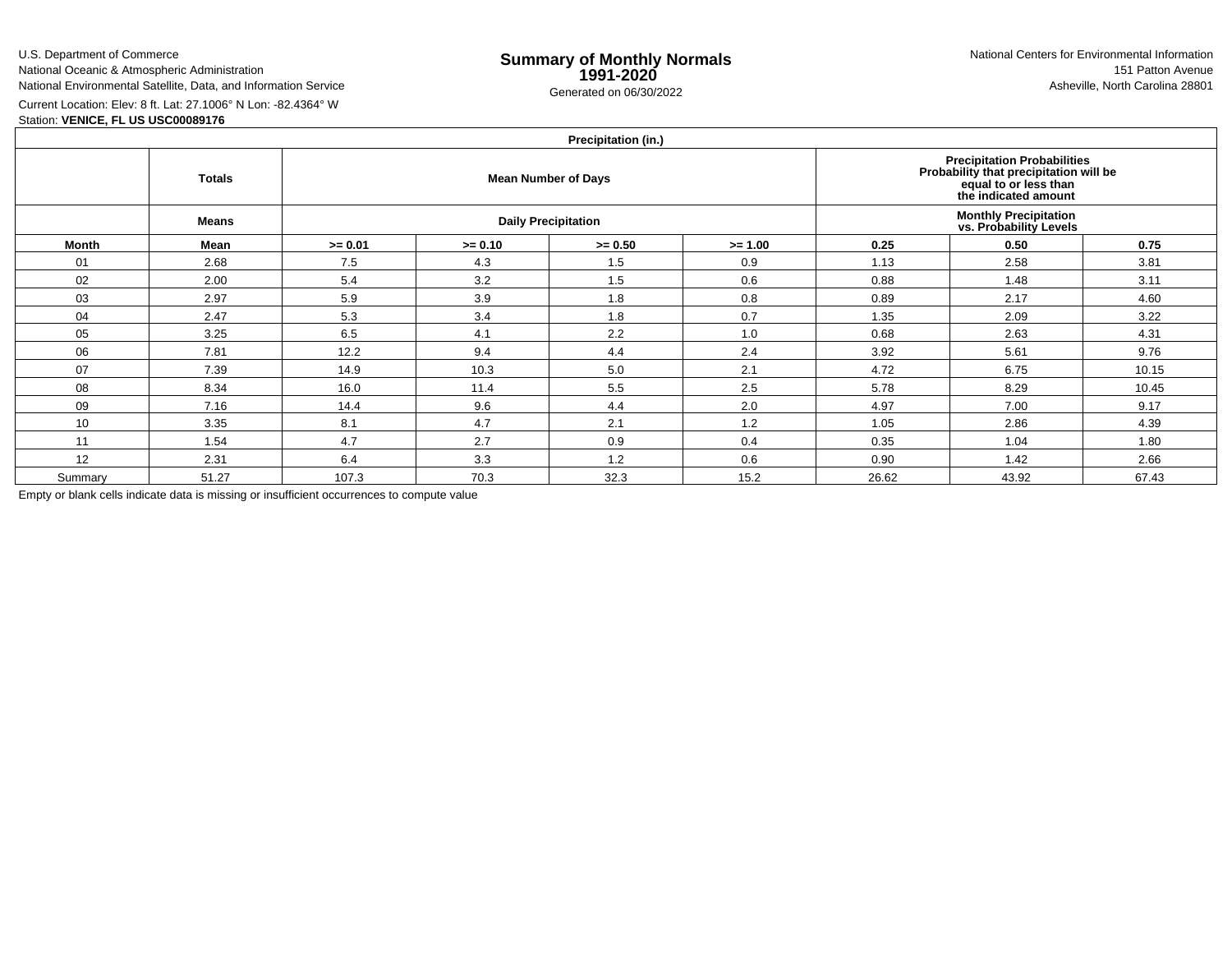#### U.S. Department of CommerceNational Oceanic & Atmospheric AdministrationNational Environmental Satellite, Data, and Information Service

e **Summary of Monthly Normals**<br> **1991-2020** 151 Patton Avenue **1991-2020** 1997-2020 e Generated on 06/30/2022 Asheville, North Carolina 28801 National Centers for Environmental Information151 Patton Avenue

Current Location: Elev: 8 ft. Lat: 27.1006° N Lon: -82.4364° W

### Station: **VENICE, FL US USC00089176**

# **Snow (in.)**

|              | <b>Totals</b>    | <b>Mean Number of Days</b> |     |     |      |       |     |     |                          |                                                                                                         |      | <b>Snow Probabilities</b><br>Probability that snow will be equal to<br>or less than the indicated amount |      |  |  |
|--------------|------------------|----------------------------|-----|-----|------|-------|-----|-----|--------------------------|---------------------------------------------------------------------------------------------------------|------|----------------------------------------------------------------------------------------------------------|------|--|--|
|              | Means            | Snowfall >= Thresholds     |     |     |      |       |     |     | Snow Depth >= Thresholds | <b>Monthly Snow vs. Probability Levels</b><br>Values derived from the<br>incomplete gamma distribution. |      |                                                                                                          |      |  |  |
| <b>Month</b> | Snowfall<br>Mean | 0.01                       | 1.0 | 3.0 | 5.00 | 10.00 |     | 3   | 5                        | 10                                                                                                      | .25  | .50                                                                                                      | .75  |  |  |
| 01           | 0.00             | 0.0                        | 0.0 | 0.0 | 0.0  | 0.0   | 0.0 | 0.0 | 0.0                      | 0.0                                                                                                     | 0.00 | 0.00                                                                                                     | 0.00 |  |  |
| 02           | 0.00             | 0.0                        | 0.0 | 0.0 | 0.0  | 0.0   | 0.0 | 0.0 | 0.0                      | 0.0                                                                                                     | 0.00 | 0.00                                                                                                     | 0.00 |  |  |
| 03           | 0.00             | 0.0                        | 0.0 | 0.0 | 0.0  | 0.0   | 0.0 | 0.0 | 0.0                      | 0.0                                                                                                     | 0.00 | 0.00                                                                                                     | 0.00 |  |  |
| 04           | 0.00             | 0.0                        | 0.0 | 0.0 | 0.0  | 0.0   | 0.0 | 0.0 | 0.0                      | 0.0                                                                                                     | 0.00 | 0.00                                                                                                     | 0.00 |  |  |
| 05           | 0.00             | 0.0                        | 0.0 | 0.0 | 0.0  | 0.0   | 0.0 | 0.0 | 0.0                      | 0.0                                                                                                     | 0.00 | 0.00                                                                                                     | 0.00 |  |  |
| 06           | 0.00             | 0.0                        | 0.0 | 0.0 | 0.0  | 0.0   | 0.0 | 0.0 | 0.0                      | 0.0                                                                                                     | 0.00 | 0.00                                                                                                     | 0.00 |  |  |
| 07           | 0.00             | 0.0                        | 0.0 | 0.0 | 0.0  | 0.0   | 0.0 | 0.0 | 0.0                      | 0.0                                                                                                     | 0.00 | 0.00                                                                                                     | 0.00 |  |  |
| 08           | 0.00             | 0.0                        | 0.0 | 0.0 | 0.0  | 0.0   | 0.0 | 0.0 | 0.0                      | 0.0                                                                                                     | 0.00 | 0.00                                                                                                     | 0.00 |  |  |
| 09           | 0.00             | 0.0                        | 0.0 | 0.0 | 0.0  | 0.0   | 0.0 | 0.0 | 0.0                      | 0.0                                                                                                     | 0.00 | 0.00                                                                                                     | 0.00 |  |  |
| 10           | 0.00             | 0.0                        | 0.0 | 0.0 | 0.0  | 0.0   | 0.0 | 0.0 | 0.0                      | 0.0                                                                                                     | 0.00 | 0.00                                                                                                     | 0.00 |  |  |
| 11           | 0.00             | 0.0                        | 0.0 | 0.0 | 0.0  | 0.0   | 0.0 | 0.0 | 0.0                      | 0.0                                                                                                     | 0.00 | 0.00                                                                                                     | 0.00 |  |  |
| 12           | 0.00             | 0.0                        | 0.0 | 0.0 | 0.0  | 0.0   | 0.0 | 0.0 | 0.0                      | 0.0                                                                                                     | 0.00 | 0.00                                                                                                     | 0.00 |  |  |
| Summary      | 0.0              | 0.0                        | 0.0 | 0.0 | 0.0  | 0.0   | 0.0 | 0.0 | 0.0                      | 0.0                                                                                                     | 0.0  | 0.0                                                                                                      | 0.0  |  |  |

Empty or blank cells indicate data is missing or insufficient occurrences to compute value